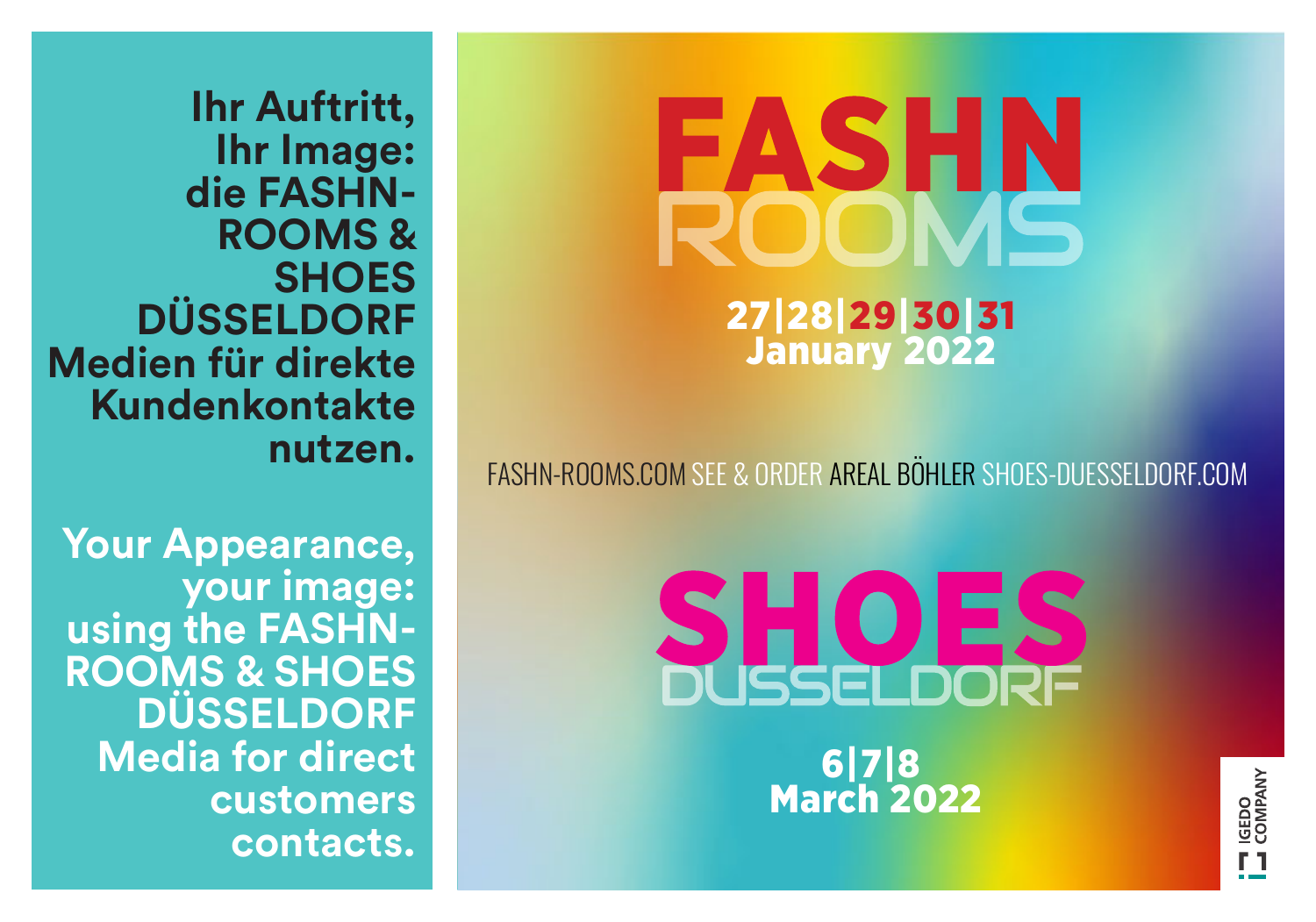## **EASY, AKTUELL UND SCHNELL:**

Nutzen Sie 5 unterschiedliche Medien, für direkte Kundenkontakte rund um die **FASHN-ROOMS & SHOES DÜSSELDORF.** Einzeln oder in beliebiger Kombination.

# **GO ADVERTISING:**

Use 5 different Media channels, for direct customer contacts around the Gallery FASHION & Gallery SHOES. Individually or in any combination.



| Truss auf dem Außengelände                  |                            |  |  |
|---------------------------------------------|----------------------------|--|--|
| Maße:                                       | 340cm x 240 cm             |  |  |
|                                             | (inkl. 10 mm Beschnitt)    |  |  |
| umlaufend gelocht und                       |                            |  |  |
|                                             | beringt in 50 cm Abständen |  |  |
| Material: Mesh                              |                            |  |  |
| Die Druckdaten werden vom Besteller/Aus-    |                            |  |  |
| steller angeliefert – z.B. Kampagnenmotiv + |                            |  |  |
| Standnummer + Logo                          |                            |  |  |
|                                             |                            |  |  |

**Preis: 650,- Euro**

 50 cm ofsets and ringed. Print data to be submitted by the orderer/ + stand number + logo

**Price: 650,- Euro**

## **ANZEIGE /AD**

Anzeige im Gallery FASHION oder Gallery SHOES Magazin

Format: Einzelseite 148x210mm Doppelseite 296x210mm (+ 3 mm Beschnitt)

Achtung: Wegen der Klebebindung sind in der Mitte ca. 15 mm nicht komplett sichtbar (je nachdem, wie das Magazin geöffnet wird)

**Preis: Einzelseite 750,- Euro TRUSS Doppelseite 1500,- Euro**



Advertisement in our Gallery FASHN-ROOM-Sor Gallery SHOES magazine Dimensions: one full page 148x210mm

(+ 3 mm trim)

Double page 296x210mm

Caution: Because of the perfect binding in the middle about 15 mm can fall away or are not completely visible (depending on how the magazine is opened).

| Price: | one full page | 750,- Euro  |
|--------|---------------|-------------|
|        | Double page   | 1500,- Euro |
|        |               |             |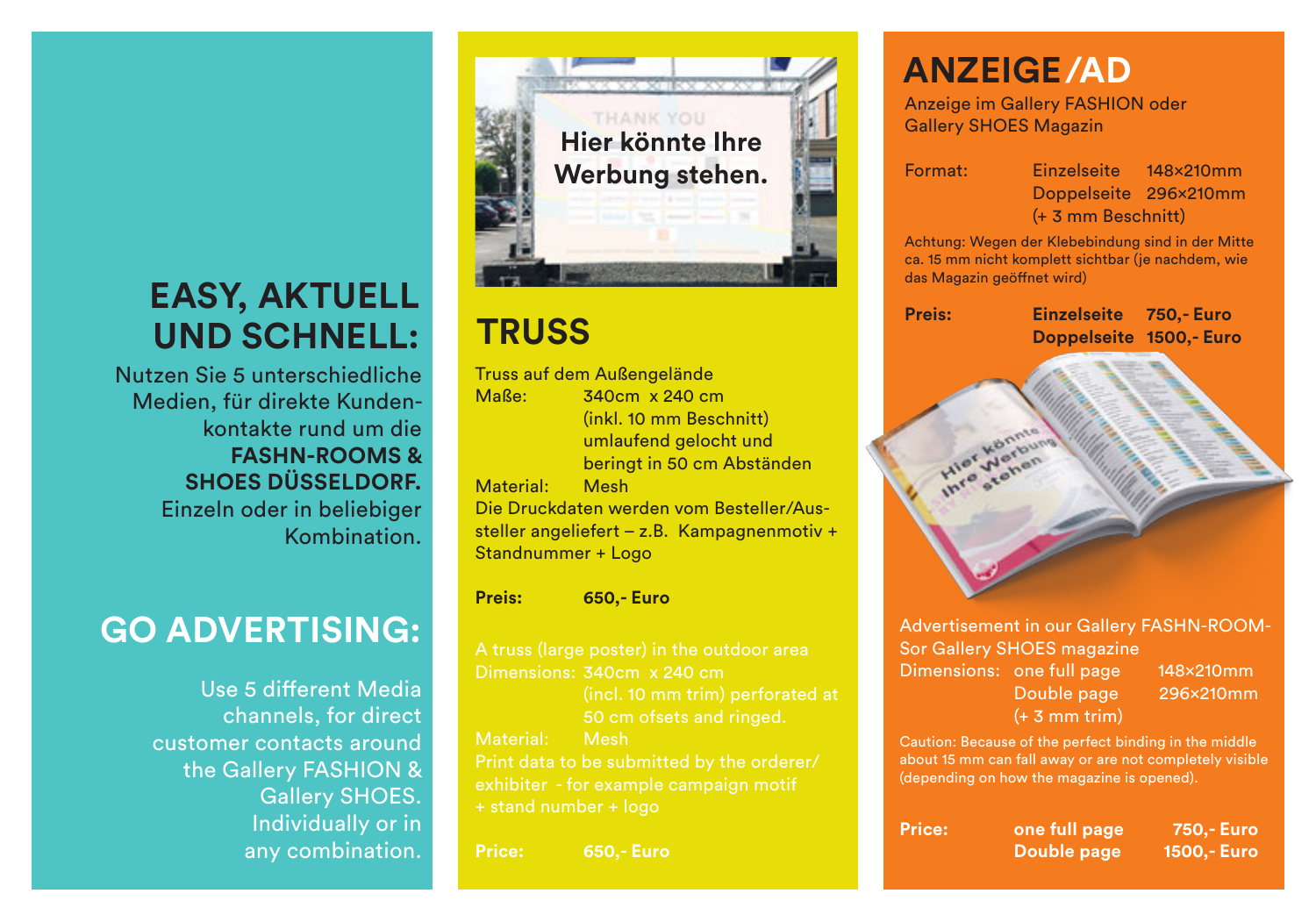## **SHUTTLE BRANDING NEWSLETTER**



Nutzen Sie unsere Gallery FASHION und Gallery SHOES Express Shuttle-Fahrzeuge für Ihren Markenauftritt mit Ihrem Firmenlogo und einem Hinweis auf die Halle und die Standnummer.

## **Preis pro Fahrzeug 750,- Euro**

Use our Gallery FASHION or Gallery SHOES reference to the hall and stand number.

**Price per vehicle 750, - Euro.**



Wählen sie zwischen drei Möglichkeiten: Bannerschaltung mit Link zu Ihrer Website, Veröffentlichung eines Artikels oder Kauf eines Exklusiv-Newsletters **Banner 300,- Euro** (Größe 664 x 200px in jpg oder png Format) **Artikel 750,- Euro** Text, max. 1.350 Zeichen inkl. Leerzeichen/ Überschrift zuzgl. eines Imagebildes **Exklusiv-Newsletter 2.000,- Euro**  an insgesamt 32.000 Adressen, max 3.150 Zeichen inkl. Leerzeichen + 4 Bilder (Hochformat oder 3 Bilder Querformat)

Choose from three options: banner with link to your website, publication of an advertorial or **Banner 300, - Euro**  (size 664 x 200px in jpg or png format) **Article 750,- Euro** text with not more not more than about 1,350 characters including spaces and headline plus **Exclusive newsletter 2.000,- Euro**

distributed to a total of 32,000 addresses, max 3,150 characters including spaces + 4 pictures (portrait or 3 pictures landscape)

## **PRESSEFACH PRESS PIGEON HOLE**

Sichern Sie sich ein Pressefach, welches während der Laufzeit von den Journalisten genutzt wird. Hier können Pressemappen, Broschüren, Sticks usw. ausgelegt werden.

### **Dieser Service ist kostenfrei**

Exhibitors can order a press box free of charge, which will be used by the journalists during the fair – here, press kits, brochures, sticks, etc. can be inserted.

**Service free of charge**